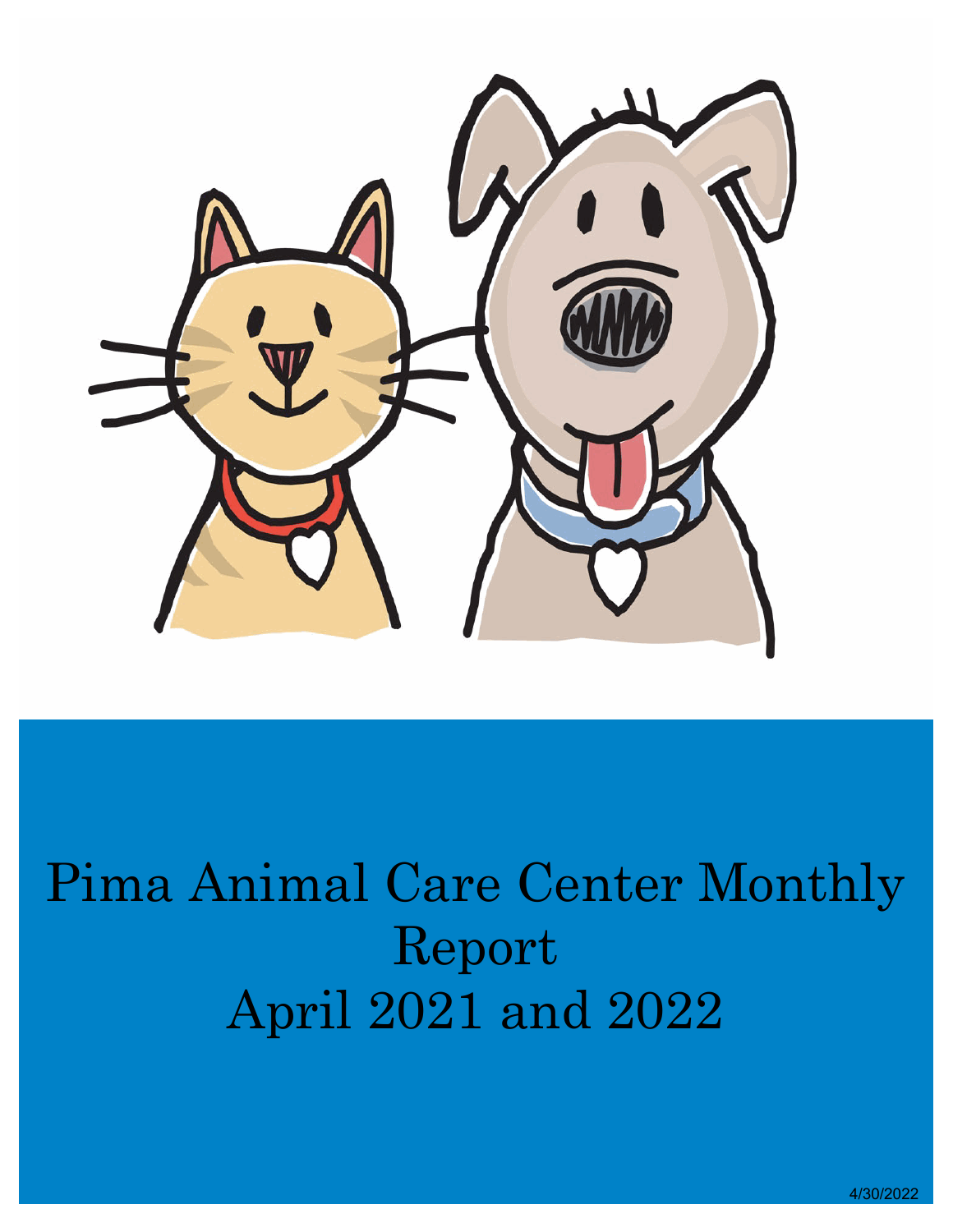# Animal Intakes April 2021 & April 2022

|                                     | 2021        |                |                  |                |                | 2022       |                         |              |
|-------------------------------------|-------------|----------------|------------------|----------------|----------------|------------|-------------------------|--------------|
|                                     | <b>CAT</b>  | <b>DOG</b>     | <b>OTHERS</b>    | <b>Total</b>   | <b>CAT</b>     | <b>DOG</b> | <b>OTHERS</b>           | <b>Total</b> |
| <b>Stray</b>                        | 383         | 478            | $\overline{7}$   | 868            | 513            | 607        | 12                      | 1,132        |
| Owner<br><b>Surrender</b>           | 139         | 267            | 5                | 411            | 86             | 217        | 1                       | 304          |
| <b>Transfer</b>                     | $\mathbf 0$ | $\overline{2}$ | $\mathbf 0$      | $\overline{2}$ | $\mathbf 0$    | 1          | $\mathbf 0$             | 1            |
| <b>Returned</b>                     | 3           | 30             | $\boldsymbol{0}$ | 33             | $\overline{4}$ | 40         | 1                       | 45           |
| <b>Confiscated</b>                  | 22          | 57             | 18               | 97             | 24             | 54         | 10                      | 88           |
| Quarantine                          | 3           | 36             | $\mathbf 0$      | 39             | 3              | 26         | $\mathbf 0$             | 29           |
| <b>Pub Assist</b>                   | 16          | 8              | $\mathbf 0$      | 24             | $\overline{2}$ | 12         | $\overline{\mathbf{4}}$ | 18           |
| <b>Total Live</b><br><b>Intakes</b> | 566         | 878            | 30               | 1,474          | 632            | 957        | 28                      | 1,617        |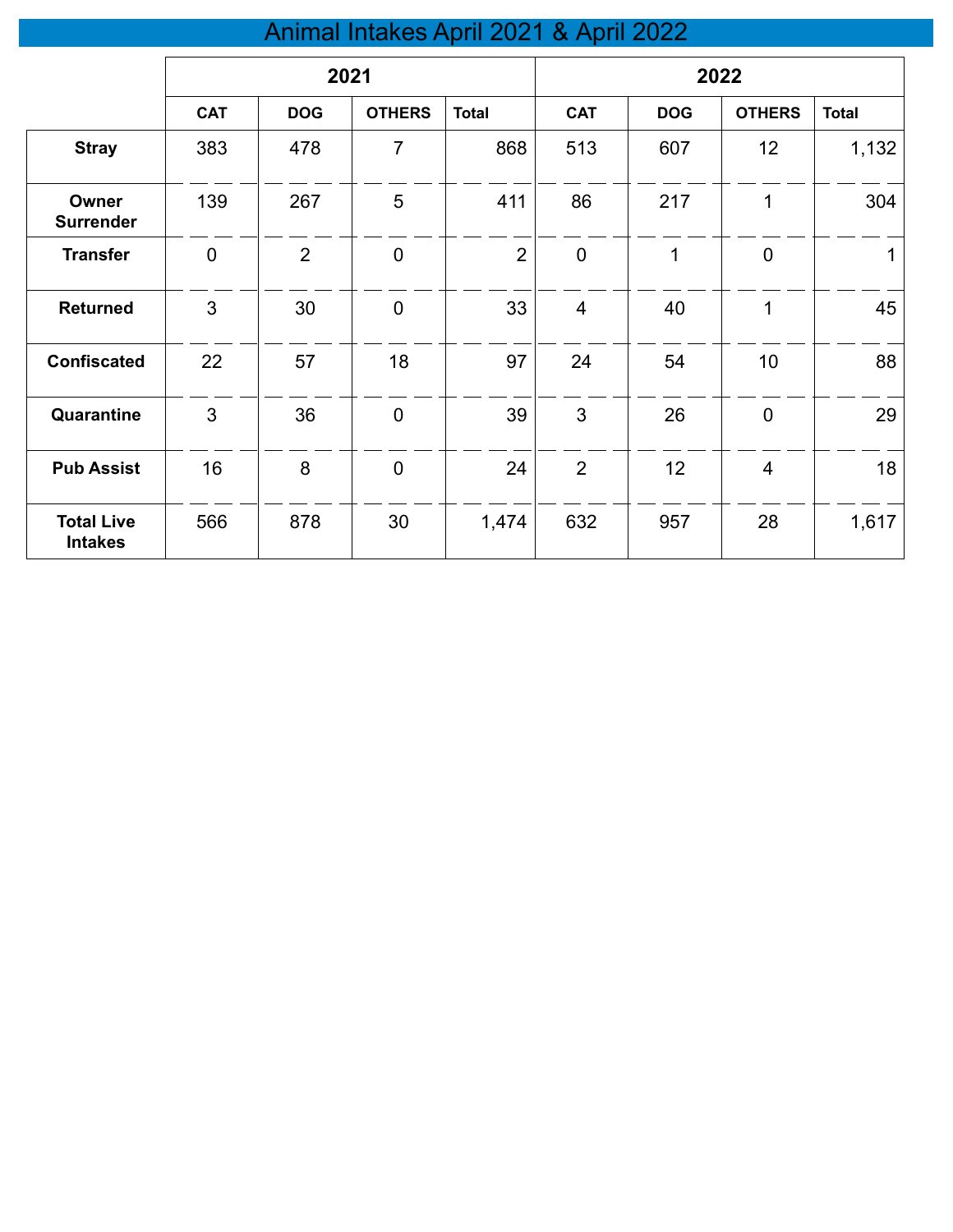## Animal Outcomes April 2021 & April 2022

|                              | 2021           |             |                | 2022         |                |                |                |                |
|------------------------------|----------------|-------------|----------------|--------------|----------------|----------------|----------------|----------------|
|                              | <b>CAT</b>     | <b>DOG</b>  | <b>OTHERS</b>  | <b>Total</b> | <b>CAT</b>     | <b>DOG</b>     | <b>OTHERS</b>  | <b>Total</b>   |
| <b>Adopted</b>               | 121            | 411         | 11             | 543          | 216            | 633            | 21             | 870            |
| <b>Owner Redemption</b>      | 17             | 168         | 1              | 186          | 8              | 194            | 3              | 205            |
| <b>Working Cat Program</b>   | 9              | 0           | $\overline{0}$ | 9            | 13             | $\mathbf 0$    | $\mathbf 0$    | 13             |
| <b>Transferred to Rescue</b> | 86             | 161         | 20             | 267          | 44             | 63             | $\overline{7}$ | 114            |
| <b>Euthanized</b>            | 19             | 39          | 1              | 59           | 36             | 52             | 1              | 89             |
| <b>Went Missing</b>          | $\overline{0}$ | $\mathbf 1$ | $\overline{0}$ | 1            | $\overline{0}$ | $\overline{0}$ | $\mathbf 0$    | $\overline{0}$ |
| <b>Died</b>                  | 18             | 14          | 1              | 33           | 32             | 17             | $\overline{4}$ | 53             |
| <b>Rtf</b>                   | 224            | $\mathbf 0$ | $\overline{0}$ | 224          | 188            | $\mathbf 0$    | $\overline{0}$ | 188            |
| <b>Transfer</b>              | $\overline{0}$ | 1           | $\overline{0}$ | 1            | $\overline{0}$ | 1              | $\mathbf 0$    | 1              |
| <b>Total</b>                 | 494            | 795         | 34             | 1,323        | 537            | 960            | 36             | 1,533          |



#### **April 2021 Save Rate 93.59% April 2022 Save Rate 91.12%**

#### **April 2021 Live Release Rate 92.97%**

**April 2022 Live Release Rate 90.74%**

\*\* Save Rate = Live Intakes - Non-Live Outcomes/Live Intakes

\*\* Live Release Rate = Live Outcomes / Total Outcomes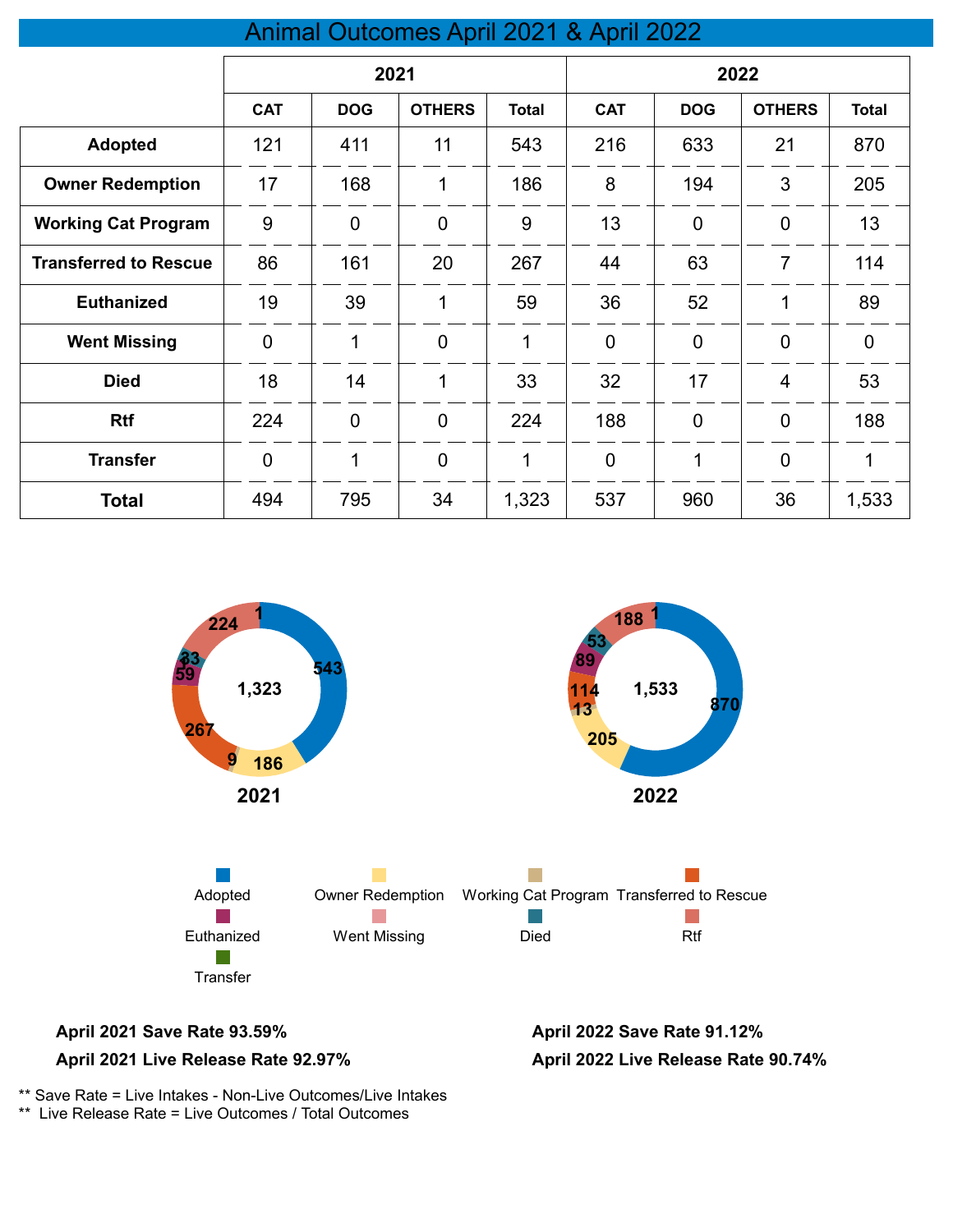# **Adoptions by Day**

|              | <b>CAT</b>       | <b>DOG</b> | <b>Others</b>  | <b>Total</b> |
|--------------|------------------|------------|----------------|--------------|
| 4/1/2022     | 5                | 25         | 0              | 30           |
| 4/2/2022     | 8                | 12         | 0              | 20           |
| 4/3/2022     | $\overline{7}$   | 17         | 0              | 24           |
| 4/4/2022     | 9                | 38         | 0              | 47           |
| 4/5/2022     | $\overline{7}$   | 18         | 6              | 31           |
| 4/6/2022     | $\overline{7}$   | 29         | 0              | 36           |
| 4/7/2022     | 9                | 9          | 0              | 18           |
| 4/8/2022     | 13               | 23         | 1              | 37           |
| 4/9/2022     | 5                | 17         | 3              | 25           |
| 4/10/2022    | 9                | 13         | 0              | 22           |
| 4/11/2022    | 12               | 41         | 0              | 53           |
| 4/12/2022    | 22               | 32         | 0              | 54           |
| 4/13/2022    | 5                | 9          | 0              | 14           |
| 4/14/2022    | 4                | 14         | 0              | 18           |
| 4/15/2022    | $\overline{7}$   | 18         | 0              | 25           |
| 4/16/2022    | 4                | 15         | 0              | 19           |
| 4/17/2022    | $\boldsymbol{2}$ | 8          | 0              | 10           |
| 4/18/2022    | 13               | 29         | 0              | 42           |
| 4/19/2022    | 10               | 27         | 0              | 37           |
| 4/20/2022    | 6                | 21         | 6              | 33           |
| 4/21/2022    | 3                | 9          | $\mathbf 0$    | 12           |
| 4/22/2022    | 5                | 24         | $\overline{2}$ | 31           |
| 4/23/2022    | 8                | 16         | 0              | 24           |
| 4/24/2022    | 7                | 18         | 0              | 25           |
| 4/25/2022    | 6                | 46         | 0              | 52           |
| 4/26/2022    | 5                | 33         | 0              | 38           |
| 4/27/2022    | 6                | 15         | 0              | 21           |
| 4/28/2022    | 10               | 24         | 0              | 34           |
| 4/29/2022    | 3                | 20         | 3              | 26           |
| 4/30/2022    | 12               | 13         | 0              | 25           |
| <b>Total</b> | 229              | 633        | 21             | 883          |

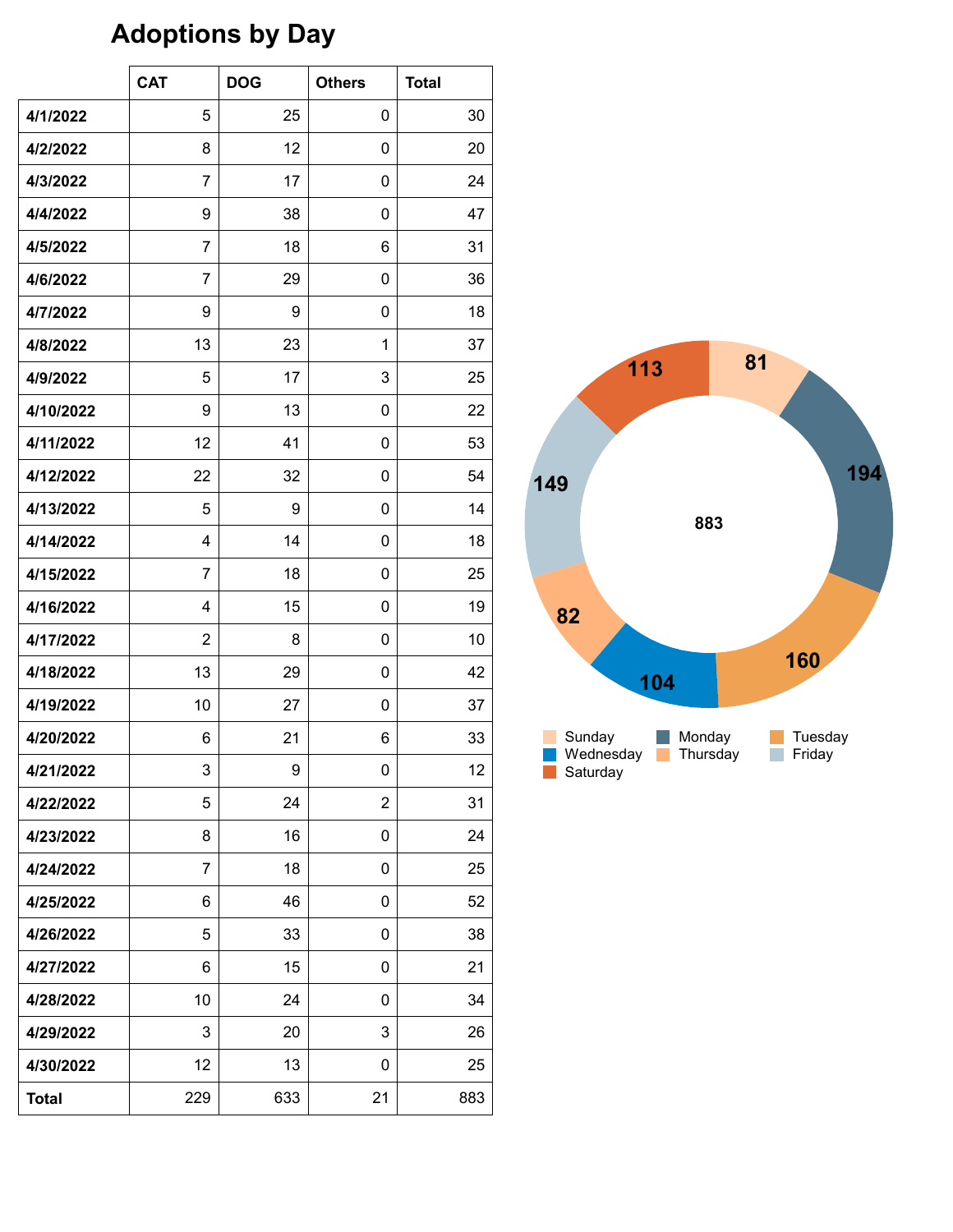# Non-Live Outcomes April 2021 & April 2022

|                |                   | 2021             |                |                | 2022           |                |                |                          |              |
|----------------|-------------------|------------------|----------------|----------------|----------------|----------------|----------------|--------------------------|--------------|
|                |                   | <b>CAT</b>       | <b>DOG</b>     | <b>OTHER</b>   | <b>Total</b>   | <b>CAT</b>     | <b>DOG</b>     | <b>OTHER</b>             | <b>Total</b> |
| <b>DIED</b>    |                   | $\pmb{0}$        | $\mathbf 0$    | 1              | $\mathbf{1}$   | $\mathbf 0$    | $\mathbf 0$    | $\mathbf 0$              | $\pmb{0}$    |
|                | <b>AT VET</b>     | $\mathbf 1$      | $\mathbf 0$    | $\mathbf 0$    | 1              | $\mathbf 0$    | $\mathbf 0$    | $\pmb{0}$                | $\pmb{0}$    |
|                | <b>ENROUTE</b>    | $\mathbf 0$      | $\mathbf 0$    | $\mathbf 0$    | $\overline{0}$ | $\mathbf{1}$   | $\mathbf 0$    | $\mathbf 0$              | $\mathbf 1$  |
|                | <b>IN CARE</b>    | 1                | $\overline{2}$ | $\pmb{0}$      | $\mathbf{3}$   | 1              | $\mathbf 0$    | $\pmb{0}$                | $\mathbf{1}$ |
|                | <b>IN FOSTER</b>  | 5                | $\mathbf{1}$   | $\pmb{0}$      | $6\phantom{1}$ | 24             | $\overline{2}$ | $\overline{\mathbf{4}}$  | 30           |
|                | <b>IN KENNEL</b>  | $\boldsymbol{9}$ | 10             | $\pmb{0}$      | 19             | 6              | 15             | $\pmb{0}$                | 21           |
|                | <b>IN SURGERY</b> | $\overline{2}$   | $\mathbf{1}$   | $\pmb{0}$      | $\mathfrak{S}$ | $\overline{0}$ | $\mathbf 0$    | $\mathbf 0$              | $\pmb{0}$    |
|                | <b>Total</b>      | 18               | 14             | $\mathbf{1}$   | 33             | 32             | 17             | $\overline{\mathcal{A}}$ | 53           |
| <b>EUTH</b>    | <b>BEHAVIOR</b>   | $\mathbf 0$      | $\mathbf 0$    | $\mathbf 0$    | $\mathbf 0$    | $\mathbf 0$    | 3              | $\mathbf 0$              | 3            |
|                | <b>MEDICAL</b>    | 19               | 39             | 1              | 59             | 36             | 49             | 1                        | 86           |
|                | <b>Total</b>      | 19               | 39             | $\mathbf{1}$   | 59             | 36             | 52             | 1                        | 89           |
| <b>MISSING</b> | <b>IN FOSTER</b>  | $\pmb{0}$        | $\mathbf{1}$   | $\pmb{0}$      | $\mathbf{1}$   | $\mathbf 0$    | $\mathbf 0$    | $\pmb{0}$                | $\pmb{0}$    |
|                | <b>Total</b>      | $\mathbf 0$      | 1              | $\pmb{0}$      | 1              | $\mathbf 0$    | $\mathbf 0$    | $\mathbf 0$              | $\pmb{0}$    |
|                | <b>Total</b>      | 37               | 54             | $\overline{2}$ | 93             | 68             | 69             | 5                        | 142          |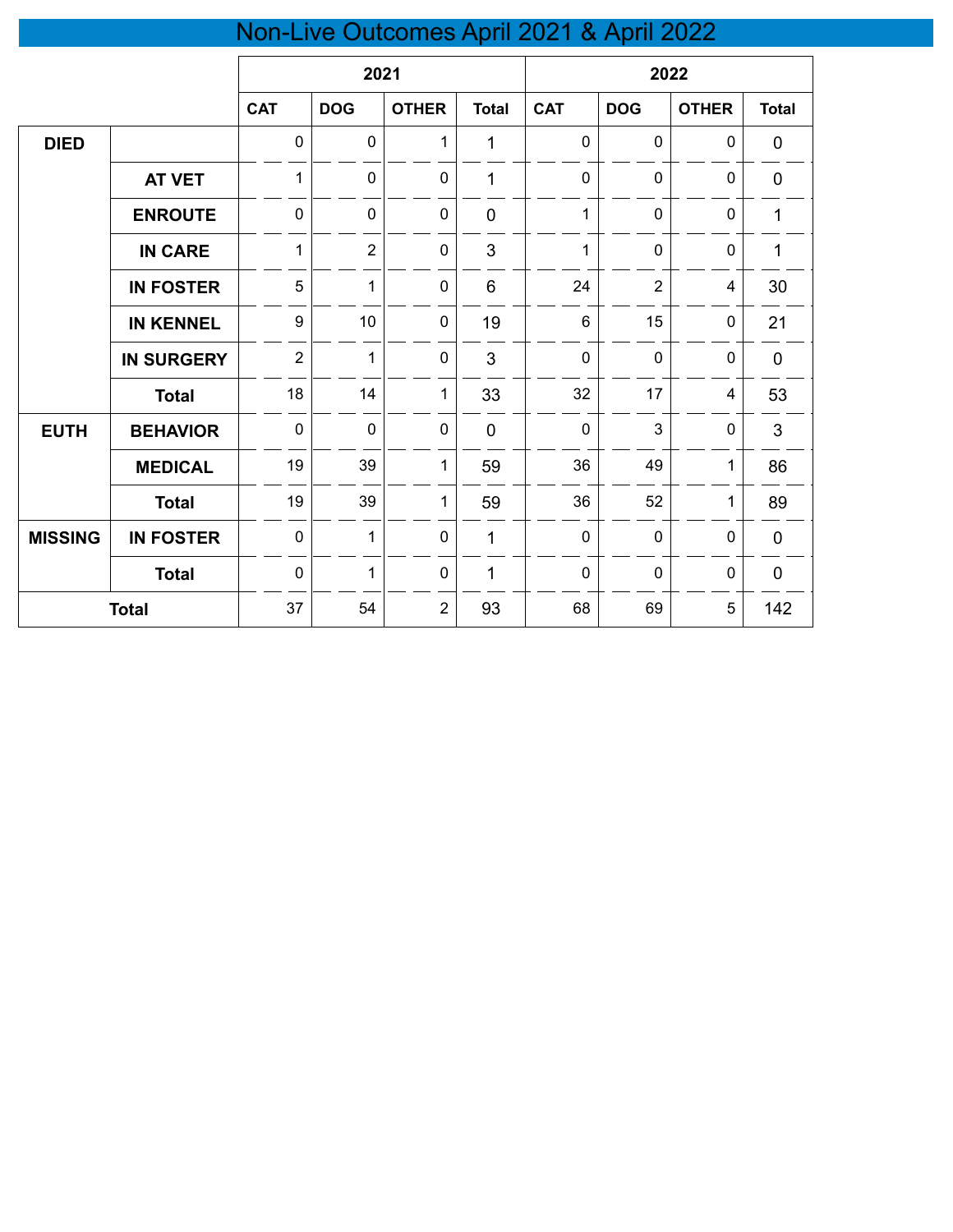|                                    | Animals that went to Foster Care April 2021 & 2022 |                |                |                |                |                |                |                |  |
|------------------------------------|----------------------------------------------------|----------------|----------------|----------------|----------------|----------------|----------------|----------------|--|
|                                    |                                                    | 2021           |                |                |                | 2022           |                |                |  |
|                                    | <b>CAT</b>                                         | <b>DOG</b>     | <b>OTHERS</b>  | <b>Total</b>   | <b>CAT</b>     | <b>DOG</b>     | <b>OTHERS</b>  | <b>Total</b>   |  |
|                                    | $\mathbf 0$                                        | 1              | $\overline{0}$ | 1              | $\overline{4}$ | 5              | $\overline{0}$ | 9              |  |
| <b>Adult Cat</b>                   | 17                                                 | $\overline{0}$ | $\overline{0}$ | 17             | 15             | $\overline{0}$ | $\overline{0}$ | 15             |  |
| <b>Adult Dog</b>                   | 0                                                  | 49             | $\mathbf 0$    | 49             | $\mathbf 0$    | 53             | $\mathbf 0$    | 53             |  |
| <b>Hospice</b>                     | 3                                                  | $\mathbf 0$    | $\mathbf 0$    | 3              | 2              | 2              | $\overline{0}$ | $\overline{4}$ |  |
| <b>Medical</b><br><b>Condition</b> | 59                                                 | 35             | $\overline{0}$ | 94             | 131            | 98             | $\overline{7}$ | 236            |  |
| Mom &<br>Litter                    | $\overline{0}$                                     | $\overline{0}$ | $\mathbf 0$    | $\overline{0}$ | 5              | 12             | $\overline{0}$ | 17             |  |
| <b>Neonate</b>                     | 57                                                 | $\overline{7}$ | $\overline{0}$ | 64             | 101            | 11             | $\overline{0}$ | 112            |  |
| <b>Safety Net</b>                  | 21                                                 | 10             | $\mathbf 0$    | 31             | 12             | 20             | $\overline{4}$ | 36             |  |
| <b>To Adopt</b>                    | 20                                                 | 31             | $\mathbf{1}$   | 52             | 20             | 54             | $\mathbf{1}$   | 75             |  |
| <b>Total</b>                       | 177                                                | 133            | $\mathbf{1}$   | 311            | 290            | 255            | 12             | 557            |  |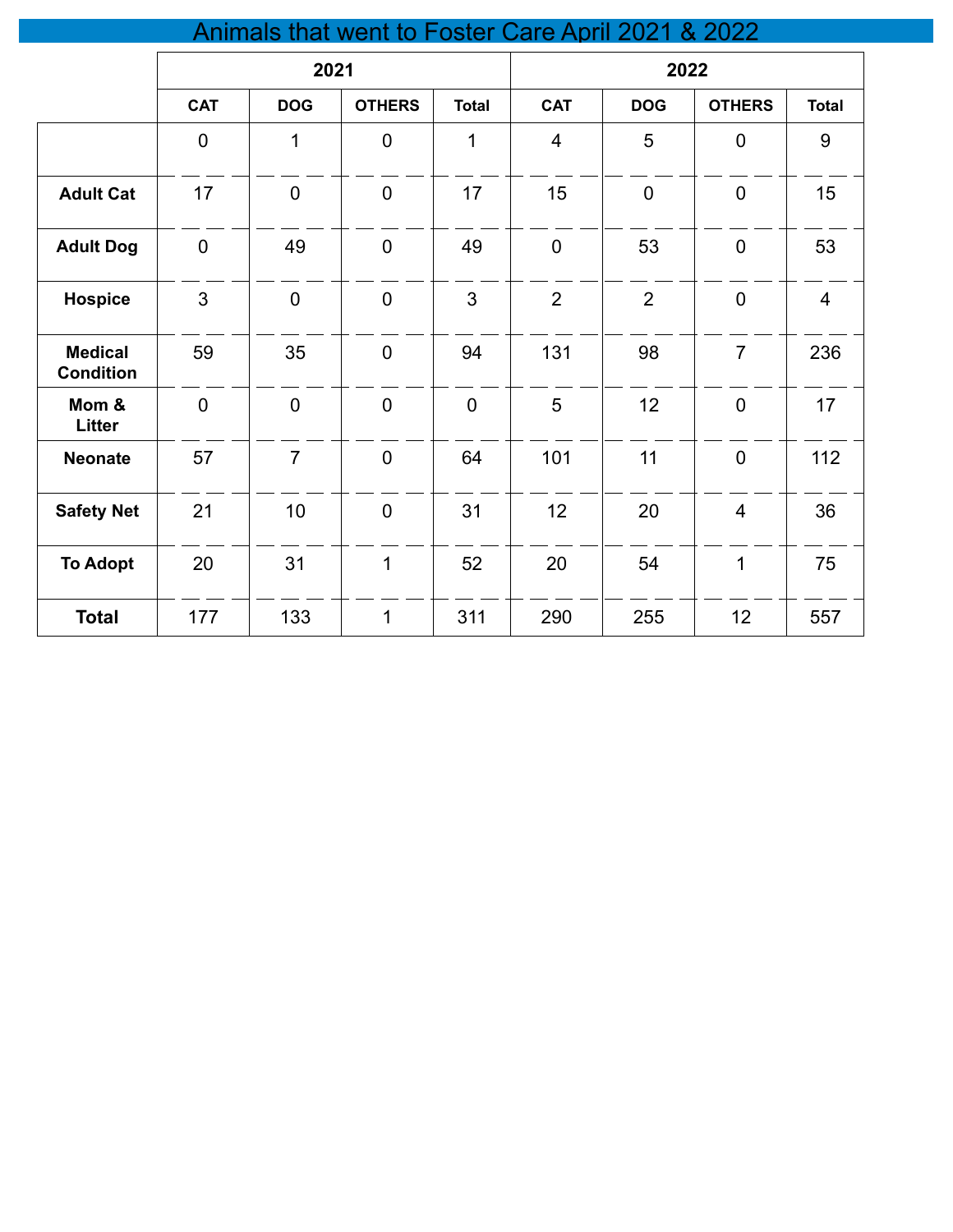# APS April 2021 & 2022

|                                     | 2021           | 2022  |
|-------------------------------------|----------------|-------|
| <b>Abandoned Animal</b>             | 51             | 47    |
| <b>Bite Reports</b>                 | 143            | 123   |
| <b>Court</b>                        | 3              | 2     |
| <b>Cruelty/Neglect</b>              | 103            | 79    |
| <b>Dangerous Dog Investigation</b>  | 6              | 5     |
| <b>DOA Pickups</b>                  | 259            | 226   |
| <b>Follow Ups</b>                   | 4              | 1     |
| <b>Followup</b>                     | 3              | 5     |
| <b>Hoarding Cases</b>               | 5              | 0     |
| Inv                                 | 21             | 33    |
| <b>Law Enforcement Assist</b>       | 102            | 124   |
| <b>Leash Law Violations</b>         | 156            | 190   |
| <b>Noise &amp; Waste Complaints</b> | 156            | 154   |
| <b>Outreach Events</b>              | 1              | 1     |
| Owned                               | 6              | 3     |
| <b>Possbile Rabies Exposure</b>     | 24             | 13    |
| <b>Rescue</b>                       | 6              | 5     |
| <b>Strays</b>                       | 554            | 563   |
| <b>Tie Outs</b>                     | 27             | 36    |
| <b>Tnr</b>                          | 19             | 14    |
| <b>Transport</b>                    | 19             | 35    |
| <b>Trap</b>                         | $\overline{2}$ | 0     |
| <b>Wild</b>                         | 6              | 3     |
| <b>Total</b>                        | 1,676          | 1,662 |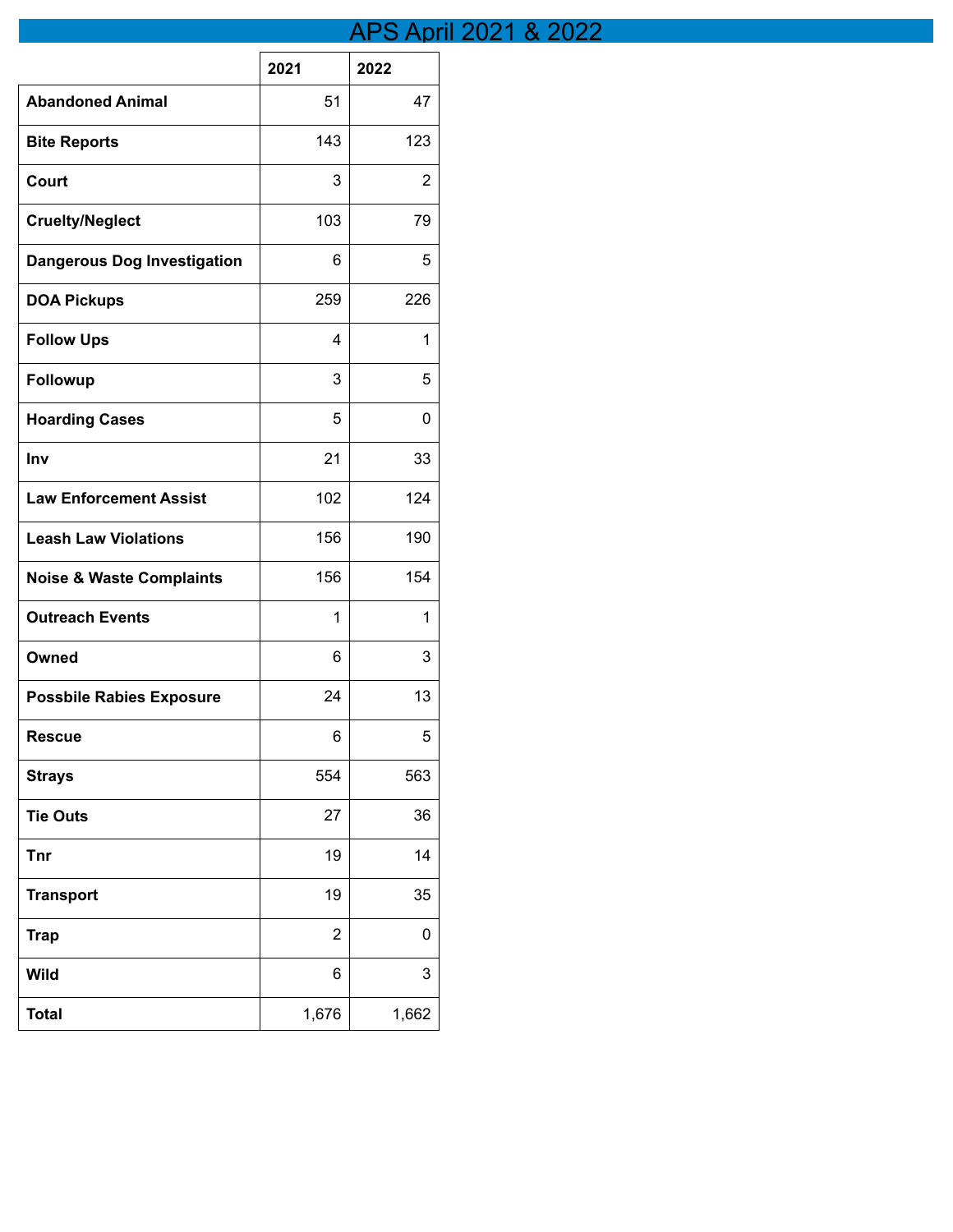|                              | Licensing & Donations April 2021 & 2022 |       |  |  |  |
|------------------------------|-----------------------------------------|-------|--|--|--|
|                              | 2021                                    | 2022  |  |  |  |
| <b>Altered Dog License</b>   | 5,796                                   | 1,137 |  |  |  |
| <b>Unaltered Dog License</b> | 308                                     | 75    |  |  |  |
| <b>Others</b>                | 1,379                                   | 326   |  |  |  |
| <b>Total</b>                 | 7,483                                   | 1,538 |  |  |  |

|                              | 2021         | 2022        |
|------------------------------|--------------|-------------|
| <b>Altered Dog License</b>   | \$106,648.00 | \$11,663.00 |
| <b>Unaltered Dog License</b> | \$19,151.00  | \$2,470.00  |
| Total                        | \$125,799.00 | \$14,133.00 |

|                        | 2021        | 2022        |
|------------------------|-------------|-------------|
| <b>DONATION</b>        | \$0.00      | \$230.00    |
| <b>DONATION ADOP</b>   | \$589.00    | \$1,045.00  |
| <b>DONATION GEN</b>    | \$31,229.85 | \$17,686.14 |
| <b>DONATION GRANTS</b> | $$-200.00$  | $$ -60.00$  |
| <b>DONATION OUTR</b>   | \$314.00    | \$65.00     |
| <b>DONATION S/N</b>    | \$637.00    | \$280.00    |
| <b>DONATION SAMS</b>   | \$2,596.00  | \$3,560.00  |
| Total                  | \$35,165.85 | \$22,806.14 |